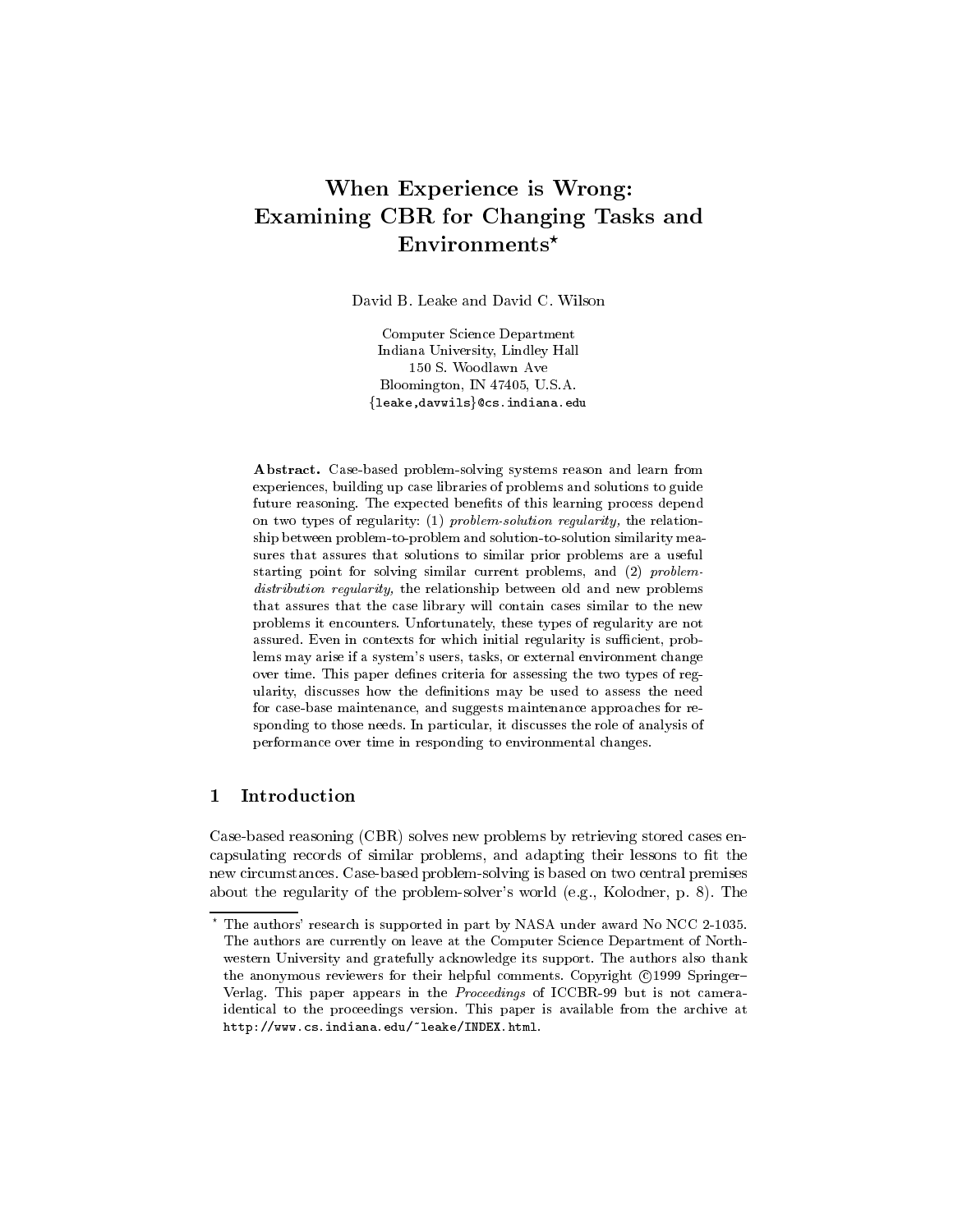first, which we call *problem-solution regularity*, describes the relationship between problem descriptions and solutions that assures that similar problems have similar solutions. This regularity is needed to guarantee that cases for similar prior problems are likely to be useful starting points for new reasoning. The second, which we call *problem-distribution regularity*, describes the relationship between new problems and those previously encountered. This regularity is needed to assure that the system will have the cases it needs for the problems it is called upon to solve.

The successes of numerous CBR systems bear out that for many tasks and domains, appropriate similarity metrics can be devised to provide sufficient problem-solution regularity, and that problem-distribution regularity is often sufficient to enable effective CBR. Unfortunately, no matter how good initial similarity metrics might be for a given task and domain, and no matter how complete a case library a system may build up, changes in task and domain characteristics may render obsolete prior similarity criteria or cases. Developers have cited the problem of dealing with changing task characteristics as the reason for rejecting CBR for some tasks (Talebzadeh et al., 1995), and the long-term use of CBR systems makes such changes increasingly likely during a system's lifetime. In order to perform as well as possible despite changing circumstances, a CBR system must be able to evaluate how well the regularity assumptions apply and to signal the need for maintenance or to invoke its own maintenance strategies as needed.

This paper presents initial steps towards understanding and responding to deviations from desired regularities. First, it defines measures that can be used to calculate the amount of problem-solution regularity and problem-distribution regularity that exist for the problem sequences that a system encounters. Second, the paper discusses methods that may be used to respond to, and (ideally) to exploit changing characteristics of the problems the CBR system solves and of the environment in which its solutions must be applied.

In particular, the paper describes opportunities for maintenance strategies that perform their changes based on analysis of problem-solving and case-base characteristics over time—diachronic case-base maintenance strategies as described in (Leake and Wilson, 1998). In general, determining the right response to shifting context requires knowledge that is unlikely to be available from a single snapshot of the CBR system's state. However, by examining trends in retrieval performance, system errors, and presented problems, the system may be able to respond more effectively.

## 2 Defining Regularities for Case-Based Reasoning

It is well-known in the CBR community that case-based reasoning depends on two relationships: the relationship between *similarity of problems* and *similarity* of solutions, and the relationship between prior problems (solved by the system or provided as seed cases) and new problems. However, to our knowledge, there are not yet precise definitions of what these relationships mean. Such definitions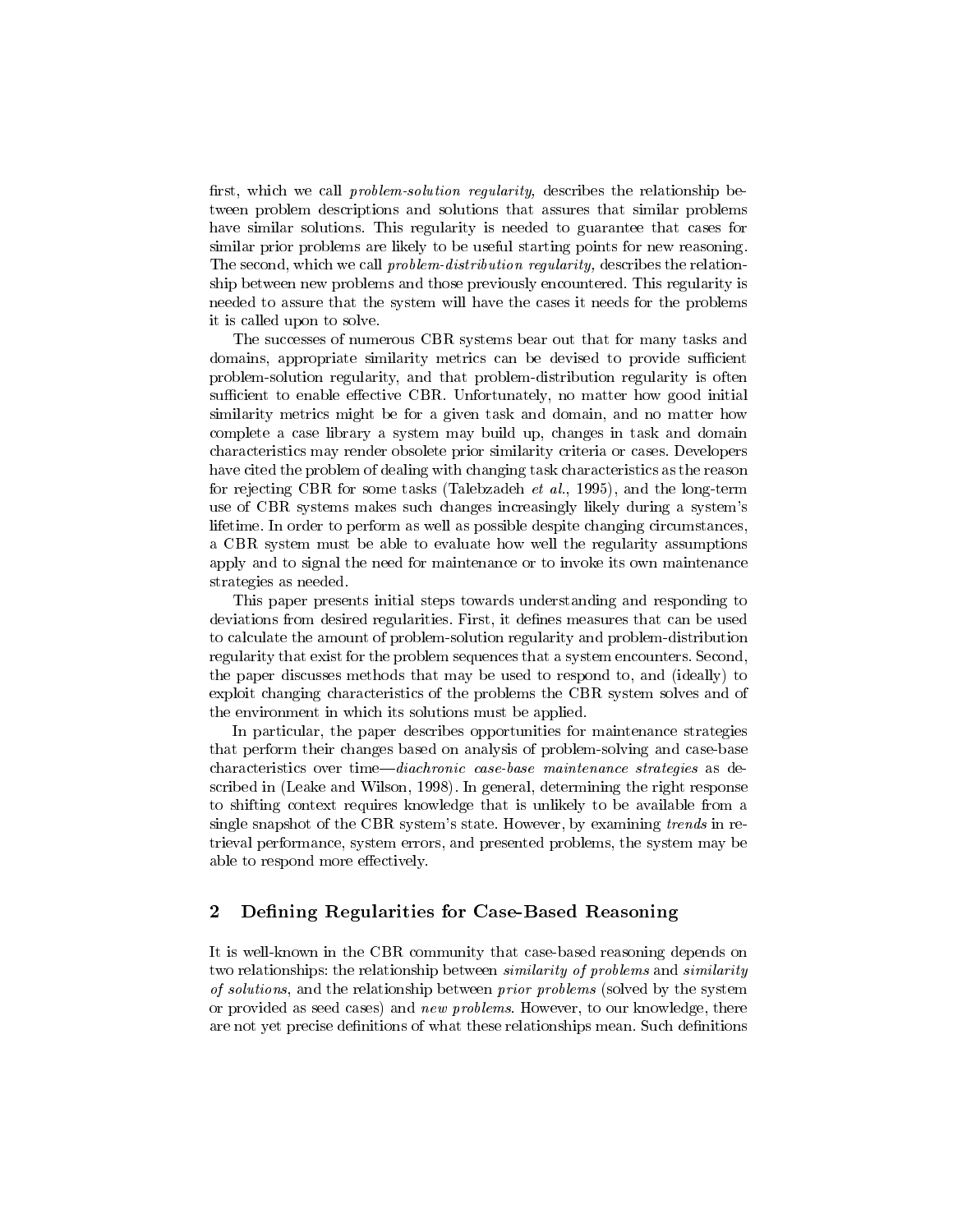would be useful to quantify and compare the relationships in order to understand the effects of different similarity metrics, case bases, and problem sequences on the performance of different CBR systems. Equally important, such definitions give criteria for monitoring the appropriateness of a system's similarity criteria and case library for dealing with current problems, in order to identify the need for system maintenance. This section proposes working definitions as a basis for future discussion and study.

### 2.1 Basic assumptions and definitions

Throughout our definitions, we will make some standard assumptions. First, we assume that there is a fixed CBR system that processes problems in a problem space  $P$  and that the solutions for these problems are elements of a solution space S. Cases are pairs  $(p, s) \in C = P \times S$ , the set of all possible cases. The system begins with a finite "seed" case base  $B_1 \subseteq C$ . As the system is used, it processes a sequence of problems  $Q = p_i, p_{i+1}, \ldots, p_j$ , where each  $p_k \in P$  for  $\kappa = i, ..., j$ . We define the sequence to start with an arbitrary index because, as we discuss in section 8.2, it is sometimes useful to consider the subsequence that starts after some initial set of problems has been processed.

Adding to the case base: We assume that after each problem is processed and the resulting solution has been evaluated, a new case with the problem and its correct solution are added to the case base. This means that each problem  $p_k$  is processed using an updated case base  $B_k$  that includes the results of previous processing. Note that this does not imply that the system can solve all problems presented to it: The correct stored solution may be based on external feedback if the system generates an incorrect solution or fails to generate a solution.

How problem distance guides retrieval: The CBR system uses a "problem distance" function  $PDist$  :  $P\times C\rightarrow\left[ 0,\infty\right)$  to measure the distance between a new problem and the problem description of a stored case.  $PDist(p, c)$  is zero if p is the same problem solved by c. Given a new problem, the CBR system retrieves the case closest to that problem according to  $PDist$ . However, there is no guarantee that the case considered closest by this function will actually be "close" to the problem in any useful way. This function simply reflects the similarity metric built into the system, whether or not it is useful.

How usefulness of retrievals is judged: The evaluator of the system uses a "real distance" function  $RDist: P \times C \rightarrow [0,\infty)$  to measure how far the solution in a case is from the solution for a given problem. This function measures the usefulness of retrieved solutions according to the evaluator's goals for the retrieval process, which may not be classic "similarity." For example, if the evaluator's primary goal is to minimize the adaptation time required to generate a new solution, "real distance" could be measured in adaptation time:  $RDist(p, c)$  could be the time to adapt the solution from case c to solve problem  $p$ , with some upper limit on the amount of time allowed.  $RDist$  could also be defined to reflect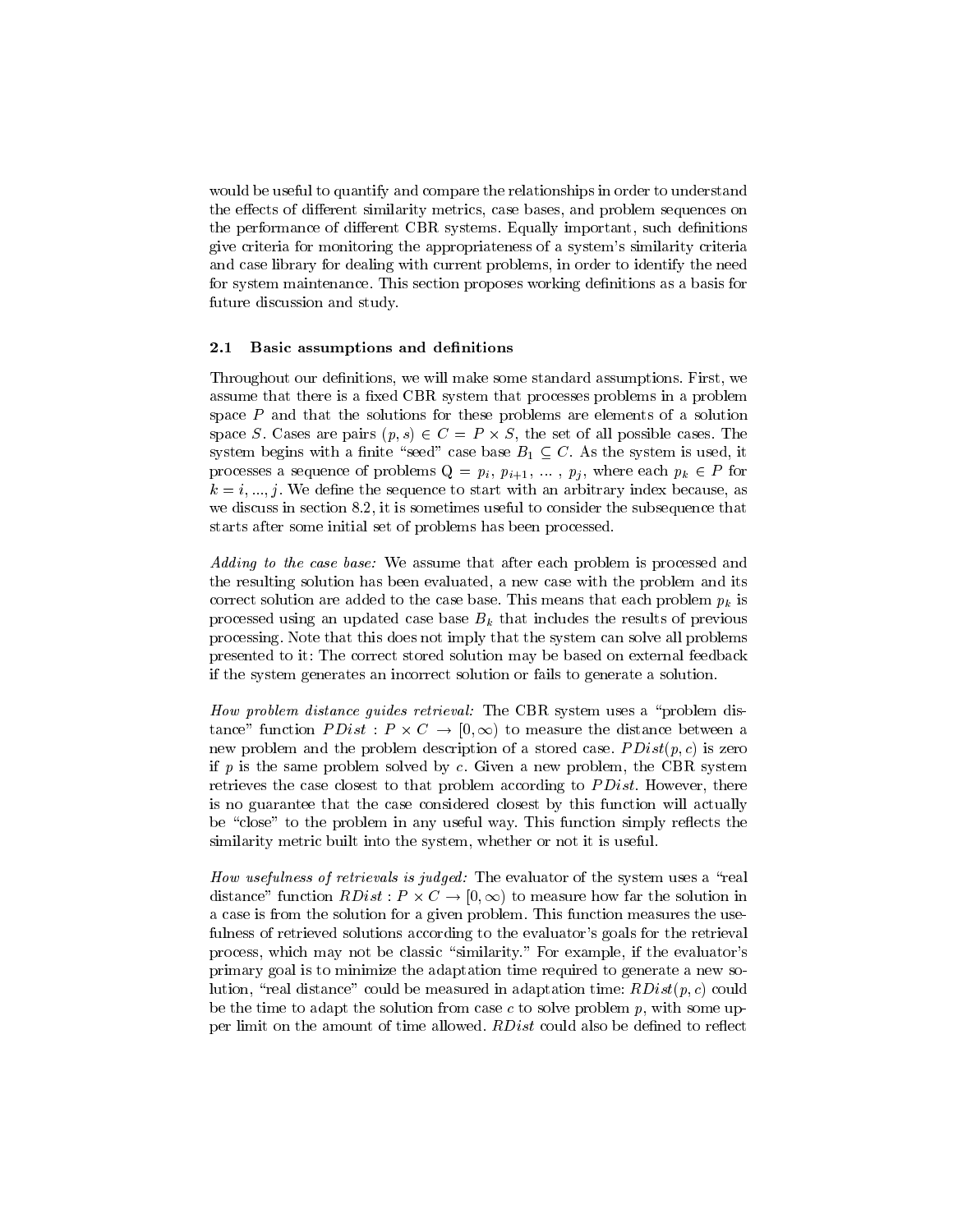other retrieval goals. For example, if reliability of adaptation is an issue, it could consider cases "closer" to a problem if they can be adapted to solve the problem using more reliable adaptations (regardless of adaptation time).

We stress that  $RDist$  does not necessarily correspond to any function within the CBR system; it is an external criterion. For example, RDist might be calculated off-line to determine the retrievals the CBR system *should have* made. Thus efficiency of calculating the  $RDist$  function is comparatively unimportant. It might be possible, for example, to calculate  $RDist$  for adaptability by simply adapting all stored cases to the new problem and seeing which adaptation was

In an ideal CBR system, the cases with the closest *problems* (according to *PDist*) would also have the closest *solutions* (according to  $RDist$ ). In practice, of course, the actual similarity metric is likely to differ from the ideal (see Smyth and Keane, 1996, for an empirical demonstration). In some situations the deviations may be substantial enough to impair system performance.

## 2.2 Defining problem-solution regularity

The goal of our definition of problem-solution regularity is to capture how well  $\mu$   $\mu$  is approximates  $\mu\nu$  is an practice. Decause this depends on the specific  $\alpha$  context in which the CBR system is solving problems, our definition explicitly depends on:

- ${\bf -}$  the goals for retrieval (as captured by  $RDist$ ),
- { the set of seed cases available to the system, and
- the problem sequence that the system is called upon to solve.

As background for our definition, for any input problem, we can calculate two sets of cases according to the formulas below. The first set of cases, which we designate by CCP for *Closest Cases to Problem*, contains all the cases within a case base B whose problem descriptions are closest to the input problem. The second, which we designate by RCC for Real Closest Cases, contains the cases whose solutions are within a user-specified neighborhood of the optimal solution. The size of the neighborhood is determined by a user-specified non-negative parameter  $\epsilon$ .

$$
CCP(PDist, p, B) = \{c \in B| PDist(p, c) = min_{c' \in B} PDist(p, c')\}
$$
 (1)

$$
RCC(RDist, p, B, \epsilon) = \{c \in B | RDist(p, c) \leq min_{c' \in B} RDist(p, c') + \epsilon\} \tag{2}
$$

If  $\epsilon = 0$ , RCC returns the optimal cases for solving the problem according to the "real" distance metric.

We let  $B_k$  designate the case library used when processing problem  $p_k$ . This case library contains the initial seed cases and all the new cases added to the case base processing problems before  $p_k$ . Following the notion of *precision* in information retrieval, we then define: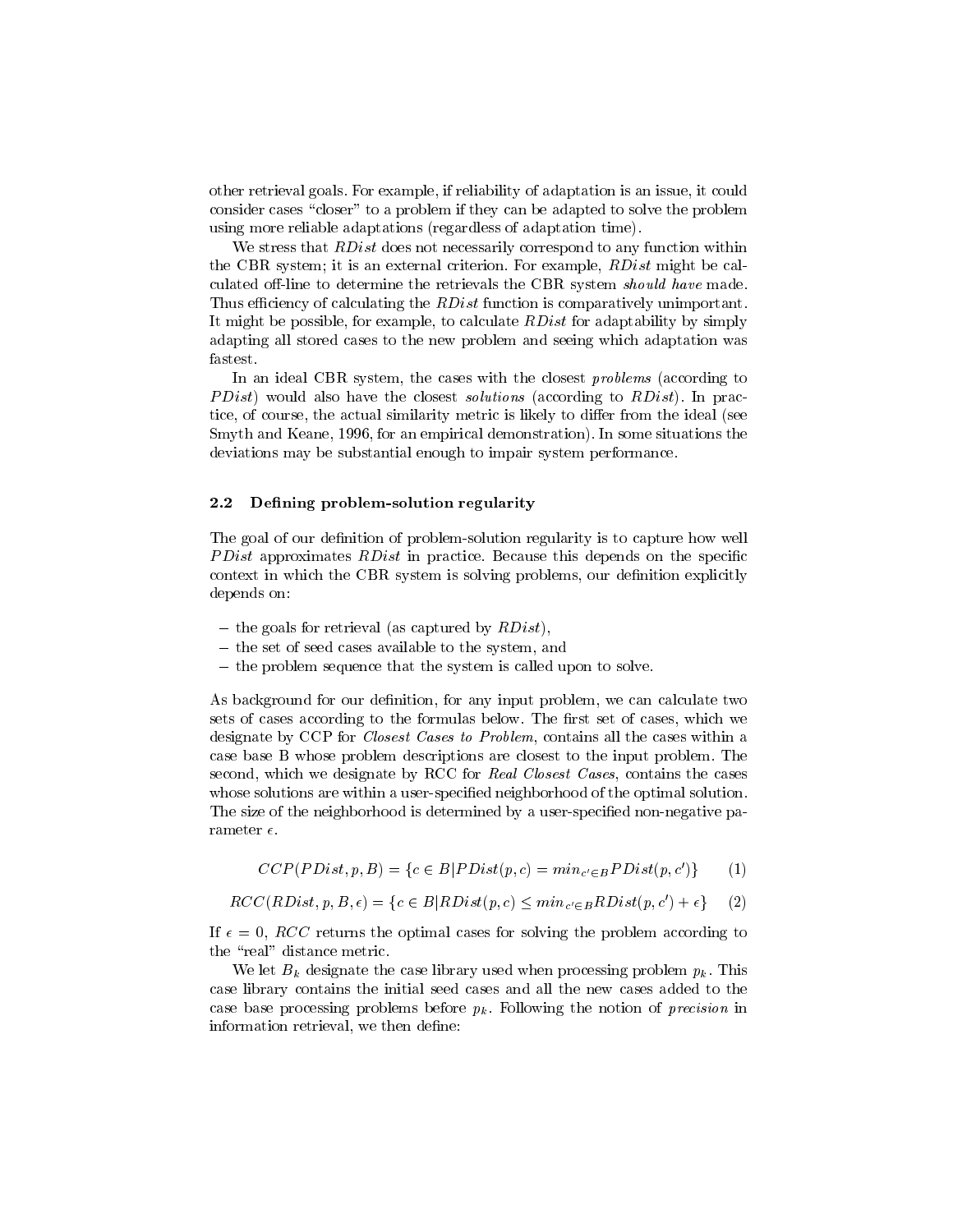$$
SimPrecision(PDist, RDist, p_k, B_k, \epsilon) =
$$
\n
$$
\frac{CCP(PDist, p_k, B_k) \cap RCC(RDist, p_k, B_k, \epsilon)}{CCP(PDist, p_k, B_k)}
$$
\n(3)

This function measures the probability that a case returned as optimal by the similarity function will actually be within  $\epsilon$  of an optimal case.<sup>1</sup>

Given these definitions, we define the problem-solution regularity as the average  $SimPrecision$  over the problem sequence  $Q$ , starting with case base  $B_i$ , as follows:

$$
ProbSolnReg(PDist, RDist, Q, B_i, \epsilon) = \n\frac{\sum_{k=i,...,j} SimPrecision(PDist, RDist, p_k, B_k, \epsilon)}{j - i + 1}
$$
\n(4)

When  $\epsilon$  is set to 0, this function calculates the average probability that a case for a maximally-similar problem will actually be optimal. With non-zero values for  $\epsilon$ , this function provides information about the average probability that a maximally-similar problem (according to the system's similarity metric) will be acceptably close to a maximally useful case, which determines the quality of the similarity metric.

We note that when  $ProbSolnReg$  is used to compare the problem-solution regularity of different systems,  $RDist$  must be same for both systems. If different systems have different "real" costs (e.g., because of differences in adaptation capabilities), differences in the values of  $ProbSolnReg$  for the two systems may not predict their relative performances.

### 2.3 Defining problem-distribution regularity

The second regularity assumption of CBR is that new problems will tend to resemble the problems addressed in previous cases (either in the seed case base, or in cases learned during prior processing). We call this problem-distribution regularity. It determines the likelihood that, as new problems are processed (and new cases with their solutions are added to the seed case base), the case base will contain cases for similar problems. When the case base does contain similar problems, and when (in addition) there is sufficient problem-solution regularity, this will result in retrieval of cases whose solutions are close to the actual solutions according to  $RDist$ .

 $P$  robD istricy calculates the percentage of cases in a problem sequence  $Q =$  $p_i, ..., p_j$  for which there are sufficiently close cases in the current case bases  $B_k$ 

<sup>1</sup> Because we assume that the system will reason from a single most similar case, the IR notion of recall is not relevant here. It would be relevant if, e.g., the system attempted to increase reliability by generating and comparing solutions starting from multiple cases.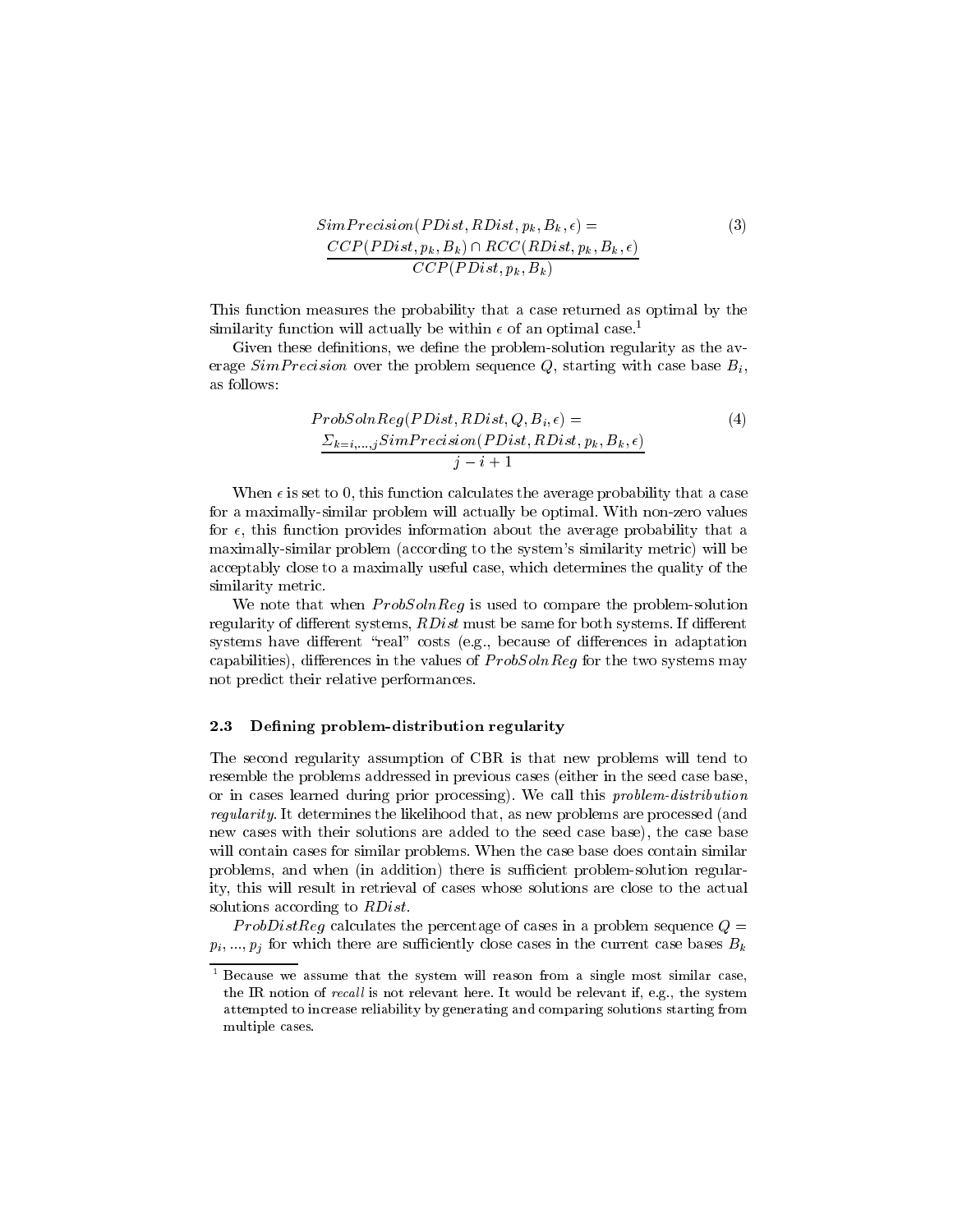built up from the seed case base  $B_i$ , according to a user-specified distance limit  $\epsilon \geq 0$ .

$$
ProbDistReg(Q, B_i, \epsilon) =
$$
  
\n
$$
\frac{1}{j - i + 1} * \sum_{k = i, ..., j} \begin{cases} 1, \text{ If } min_{c \in B_k} PDist(p_k, c) < \epsilon \\ 0, \text{ Otherwise} \end{cases}
$$
 (5)

Together,  $ProbSolnReg$  and  $ProbDistReg$  provide measures that describe the performance of a CBR system. Individually, each one identifies problems that can be addressed by either refining the similarity metric or the solutions stored in cases (for  $ProbSolnReg$ ) or by adding to the case library (for  $ProbDistReg$ ).

#### 3 3 Perspective on Regularity-Related Research

In this section we consider the importance of the regularities and compare our perspective to related research; in the following sections we look at its practical application.

Work on Problem-Solution Regularity: The importance of problem-solution regularity underlies the considerable attention to similarity criteria in CBR research. Faltings (1997) uses probability theory to prove that for prediction tasks, the assumption that a problem with similar features to an earlier one is likely to have a similar solution is guaranteed to be true on average. The issue of how to dene practical similarity metrics for particular tasks remains a central research focus of the field, making it useful to have criteria for comparing different similarity metrics.

Recent CBR work has developed methods for making retrieval criteria explicitly reflect the underlying "true" retrieval criterion that we have called  $RDist$ . A primary example is adaptation-guided retrieval (Smyth and Keane, 1996), which replaces the traditional similarity criterion with estimated cost of adaptation, in order to retrieve cases that satisfy the goal of easy adaptation.

Work on Problem-Distribution Regularity: The key question of problemdistribution regularity is whether the case library will contain the cases a system needs to solve the problems it encounters. The importance of problemdistribution regularity is recognized by developers of CBR applications, who attempt to gather representative and well-distributed sets of cases for their systems (e.g., (Kriegsman and Barletta, 1993; Watson, 1997)).

Recent work on case-base competence (Smyth and McKenna, 1998; Zhu and Yang, 1998) has developed methods for estimating the range of problems that can be solved by a system with a given case-base. The purpose of this work is to assure that problem-solution regularity is sufficient, to give an indication of the likely system success rate, and to help identify regions of the case base in which additional cases may be needed.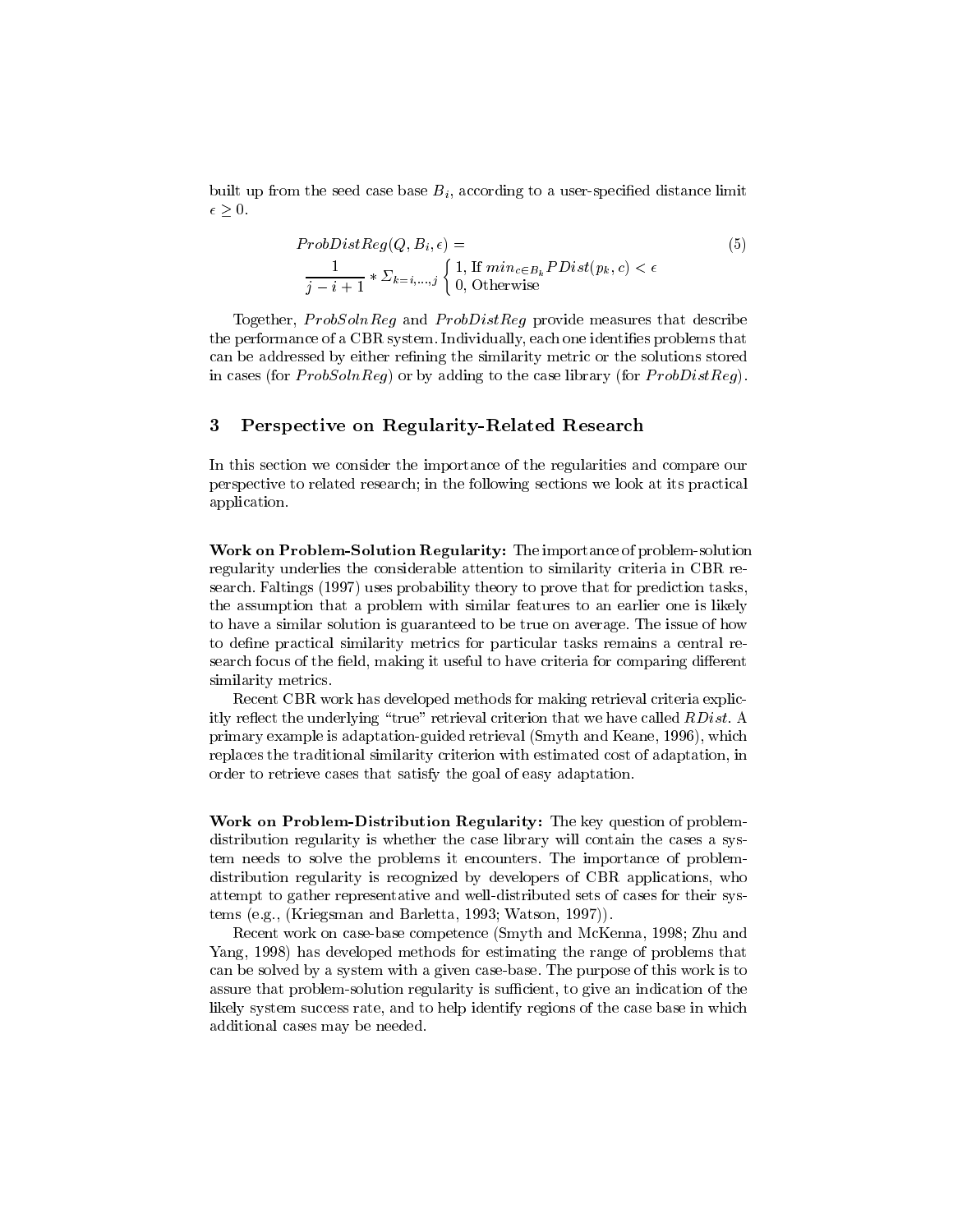Problem-distribution regularity is closely related to case-base competence, but our work differs from that work in two ways. The first difference concerns the role of problem distribution. Analysis of case-base competence assumes a uniform distribution of problems in order to make analysis more tractable. Likewise, it is customary for empirical evaluations of CBR systems to use a randomly-generated set of problems uniformly distributed in the problem space  $(e.g., (Veloso, 1994))$ . However, our definition explicitly references the particular problem sequence on which the behavior is measured. While we agree with Smyth and McKenna (1998) that assuming a uniform distribution can provide a very useful overall view, considering specic details of problem presentation order and distribution can be useful as well. For example, the quality of a CBR system's performance can depend strongly on the order of case presentation (Fox, 1995; Redmond, 1992), making it desirable for the formulas to be usable for exploring the effects of different orderings. Likewise, as we discuss later in this paper, if the system can identify "hot spots" in case-base accesses, examining problem distribution regularity may make it possible to reorganize the case base to speed likely retrievals, or to delete (or deactivate, e.g., by placing in secondary storage) cases that are not being used.

Second, our definition of problem-distribution regularity depends on a userdefined threshold for what constitute sufficiently similar stored cases, rather than considering only whether the problem can or cannot be solved. Using a user-defined criterion for whether a stored case is "close enough," rather than simply whether *some* solution can be generated, is important when the quality of solutions depends on the amount of adaptation performed, or when there are changeable limits on the amount of effort that can be expended on adaptations. For example, in some domains, available domain theories are strong enough for local adaptations but are not sufficiently reliable for more substantial changes (e.g., Cheetham and Graf, 1997).

Work on Case-Base Maintenance: Many researchers are examining issues in case-base maintenance (CBM) for improving the performance of CBR systems (for an overview, see Leake and Wilson, 1998). CBM research addresses issues such as assuring that the cases in the case base cover the space of possible problems (Smyth and McKenna, 1998; Zhu and Yang, 1998) and deleting superfluous cases to improve space efficiency or utility of retrieval (Smyth and Keane, 1995). These do not address, however, how to maintain the case-base in response to specific task needs—for example, to build coverage in precisely those areas that tend to arise in current problems-or how to predict the need for future maintenance from current problems, in order to proactively revise the case base before problems occur. Salganicoff (1997) has studied the problem of learning timevarying functions in instance-based learning, and proposes a method based on de-activating old instances when similar new ones are available, and selectively re-activating those that are consistent with new data. Ideally, augmenting CBR systems with the ability to detect regularity problems and respond to problem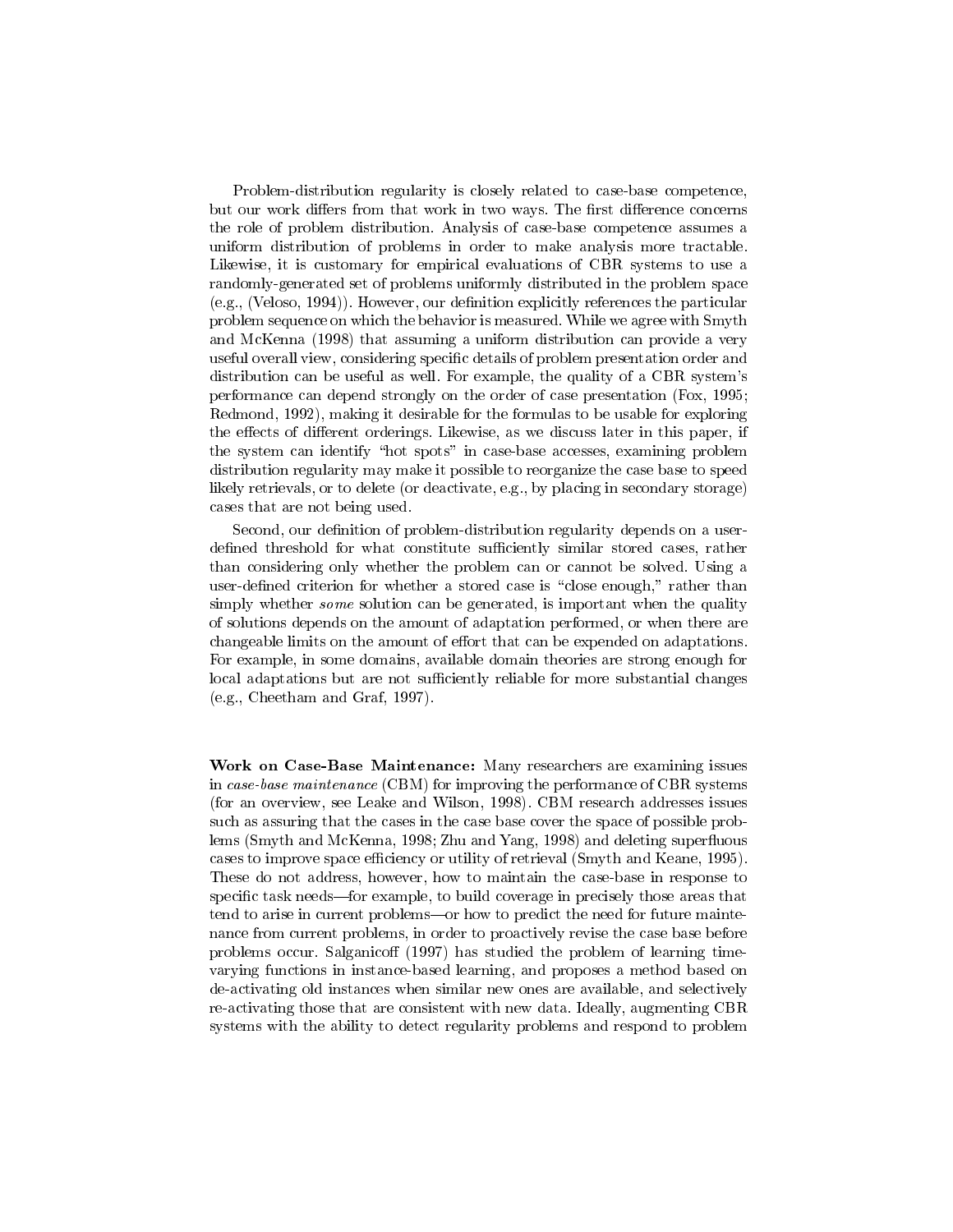trends will improve their ability to avoid future failures and organize their case bases for efficient access.

### $\overline{\mathbf{4}}$ 4 Calculating the Regularity Values

In order to apply the formulas to trigger maintenance, practical means are needed to calculate their values. Because  $ProbDistReg$  depends only on the levels of similarity between new problems and the cases retrieved to deal with them (which are available as a byproduct of normal processing),  $ProbDistReg$  can be calculated easily.

On the other hand, calculating  $ProbSolnReg$  is problematic, because calculating  $RDist$  requires complete information about the "right" retrievals. (If this information could be calculated inexpensively at retrieval time, the system could always make perfect retrievals.) Nevertheless, it is sometimes possible to take advantage of information available after a problem is solved to estimate whether the right case was retrieved. The ROBBIE system (Fox and Leake, 1995), for example, detects problems in its similarity criteria by first solving the current problem, and then using the solution as the index for another retrieval, to determine if the solution from another case is more similar to the final result. If so, perfect similarity criteria would have favored that case, so the failure to retrieve it shows a flaw in problem-solution regularity.<sup>2</sup>

Alternatively,  $Probability$ ,  $Probability$  and  $Re$  calculations could be done off-line at times when high processing cost is acceptable, to trigger off-line maintenance to improve future on-line performance.

## 5 Using the Formulas as Maintenance Triggers

The previous definitions provide a basis for judging the levels of regularity for particular systems, case bases, and problem sequences. By monitoring the levels of regularity and their changes, it is possible to identify needs for maintenance. For example,

- When problem-solution similarity falls below acceptable levels, it may signal:
	- $\bullet\,$  rallure of the similarity metric to capture features that have become important in predicting  $RDist$  for current problems (e.g, if a route planner does not consider the direction of old paths when doing retrieval, and is called upon to plan paths in a new area with many one-way streets).

<sup>2</sup> This approach does not apply to all domains, however. For example, if solutions are a single numeric value, the fact that a case in memory happens to have the correct value may be coincidental. If a CBR system estimates the price of a bunch of carrots based on the price of a bunch bought the week before, even if its estimate is wrong it is probably not appropriate to adjust its similarity to consider the carrots more similar to a light bulb that happens to cost precisely the correct amount.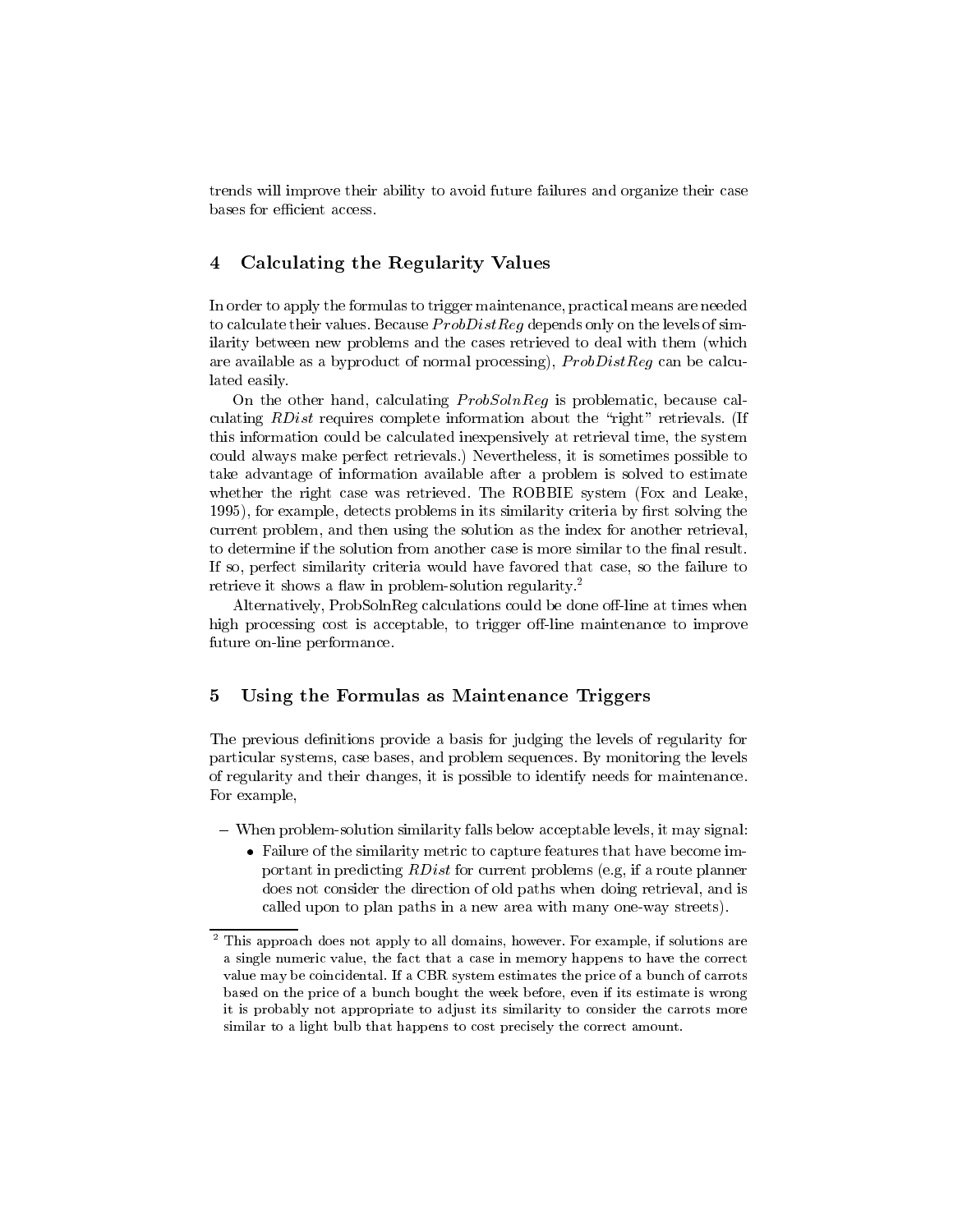- $\bullet$  Changes in the problem-solving environment that require adjusting the solutions that would have applied to the same problems in the past, so that RDist itself has changed and PDist must be adjusted to be consistent (e.g, if roads have been closed, blocking paths that would previously have been successful).
- When problem-distribution regularity falls below acceptable levels, it may signal:
	- $\bullet$  -Insumcient case coverage of the current problems (additional cases would increase the chance of having one available within the acceptable neighborhood). borhood).
	- $\bullet$  -Flawed or insufficient adaptation knowledge (improving adaptation knowledge would increase the size of the neighborhood of cases that is usable). edge would increase the size of the neighborhood of cases that is usable).
- { When problem-distribution regularity is high for a subset of the case base, it may signal:
	- $\bullet$  A "hot spot" in the case base (which enables reorganizing the case base to facilitate access to active regions, or deactivating cases from less frequently used regions.)

### Determining How to Respond: The Role of Diachronic 6 Analysis

Once a regularity problem has been found, it is necessary to select strategies for responding. Normally, CBR systems consider only the current problem and state of the case base when responding to processing failures (e.g., by revising the indices for a case or storing a new case with the correct solution). However, considering trends in problems may enable better response strategies. For example, knowing that problem-solution regularity has dropped from acceptable levels to a current unacceptable level is more informative than simply knowing that the level is unacceptable, because a change in performance must be caused by changes in either the problem distribution or the environment. For example, if a system for estimating building costs consistently generates estimates that are too low, that trend suggests that a general change is needed to prevent that class of failures in the future.

One response strategy is to simply update the cases in the case base (e.g., increasing the recorded prices), but this may lose useful historical information. It may also require monitoring the update history and ages of cases, in order to make sure that all cases are updated properly. Another alternative is to keep the values of cases unchanged, but to add a "lazy" maintenance rule to adjust case solutions after they have been retrieved (Leake and Wilson, 1998)).

Leake and Wilson (1998) describe a class of maintenance strategies that collect data over time, over a sequence of snapshots of system processing, in order to identify trends in how case-base contents and usage are changing. They call policies based on analyzing the performance of the case-base over time diachronic maintenance policies. Diachronic analysis is useful, for example, for determining whether coverage problems—shown by low problem-distribution regularity should prompt the search for additional cases. If problem-distribution regularity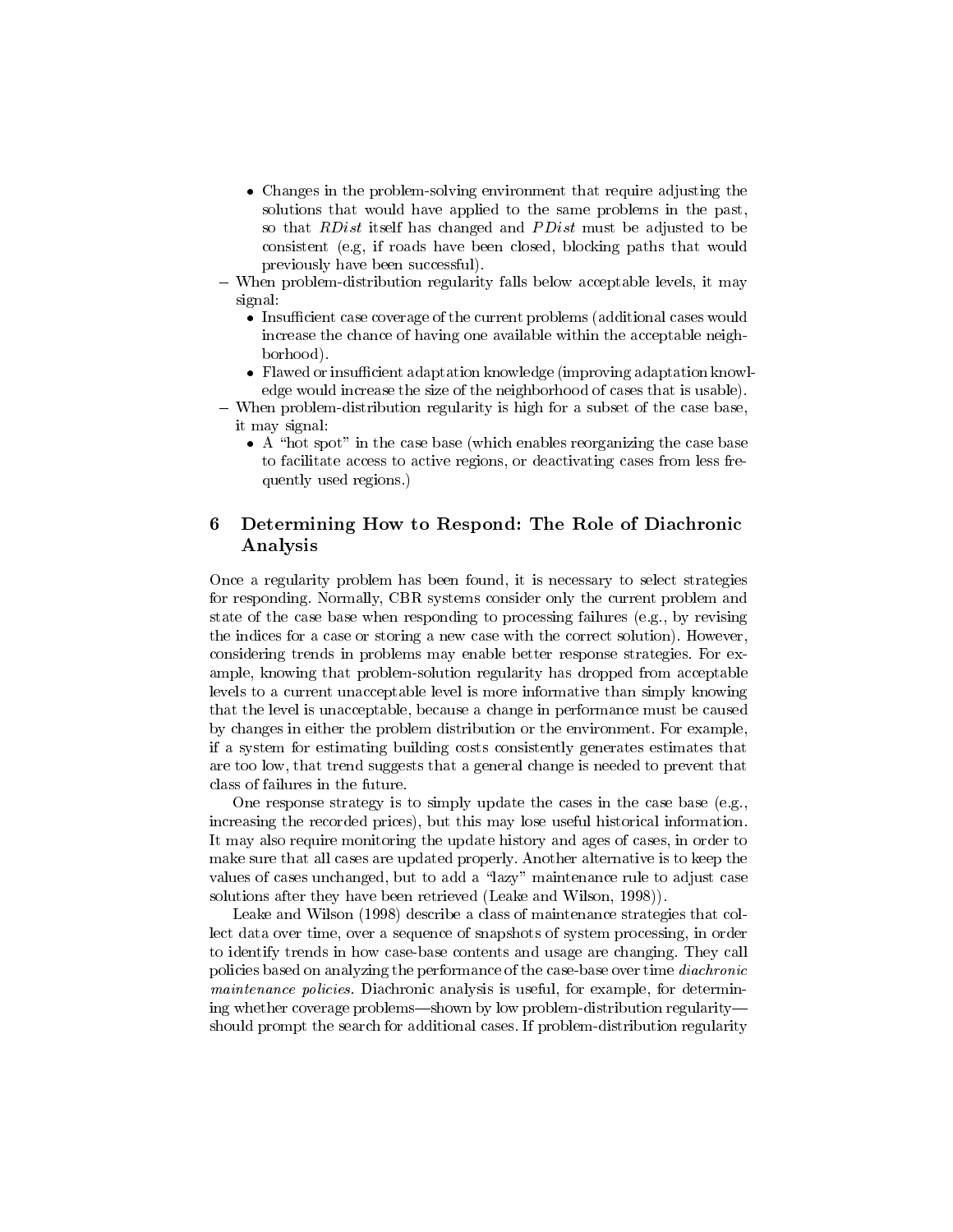shows an *increasing trend*, showing that the cases being processed are filling the important regions of the case base, it may suffice to simply let the normal case learning process fill the case base. However, if the level of problem-distribution regularity is low and stable, or even decreasing, steps must be taken to increase the coverage of the case library.

Diachronic analysis is also useful to find and exploit trends in problems presented to the case base. If the problems that the system must solve consistently fall within a small neighborhood, it may suggest that the system should exploit the locality of the \hot spot" by reorganizing the case base to make cases in that region easier to access. In a distributed case base, cases in the hot spot are candidates for pre-fetching. If space limitations require that some cases be deleted, for efficiency reasons the system should also focus competence-preserving deletion (Smyth and Keane, 1995) on regions other than the hot spot, in order to minimize adaptation cost on likely problems by keeping the active regions more densely populated with nearby cases.

Finally, diachronic analysis is useful for monitoring and guiding the maintenance process itself: The history of maintenance operations applied will affect choices of which operations should be applied. For example, if maintenance has just added a large set of cases to the case base to improve problem-distribution regularity, the choice of whether to search for still more cases should be determined by observing the effects of the new cases over some period of time, rather than simply based on the value of  $ProbDistReg$  as soon as the next input problem is processed.

### $\overline{7}$ **Tools for Trend Detection**

Performing diachronic maintenance requires methods for detecting underlying trends in sequences of values over time. Trend detection for numeric values can be done by a number of statistical techniques. These include simple methods such as linear regression models that attempt to find the equation of the line that best fits the data as well as time series analysis techniques such as autoregressive moving averages (ARMA) and autoregressive integrated moving averages (ARIMA). Research in machine learning has studied "concept drift," in which hidden changes in context over time cause learned experiences to become inaccurate (e.g., Salganicoff, 1997). A number of techniques have been applied to concept drift problems in time ordered domains for learning hidden context (Harries et al., 1998; Lane and Brodley, 1998), and could be applied to adjusting similarity criteria when problem-solution regularity becomes insufficient due to concept drift.

### 8 Two Examples: Error Trends and Hot Spots

In this section we illustrate the usefulness of trend-based reasoning for responding to drops in problem-solution regularity and to patterns in problem distribution.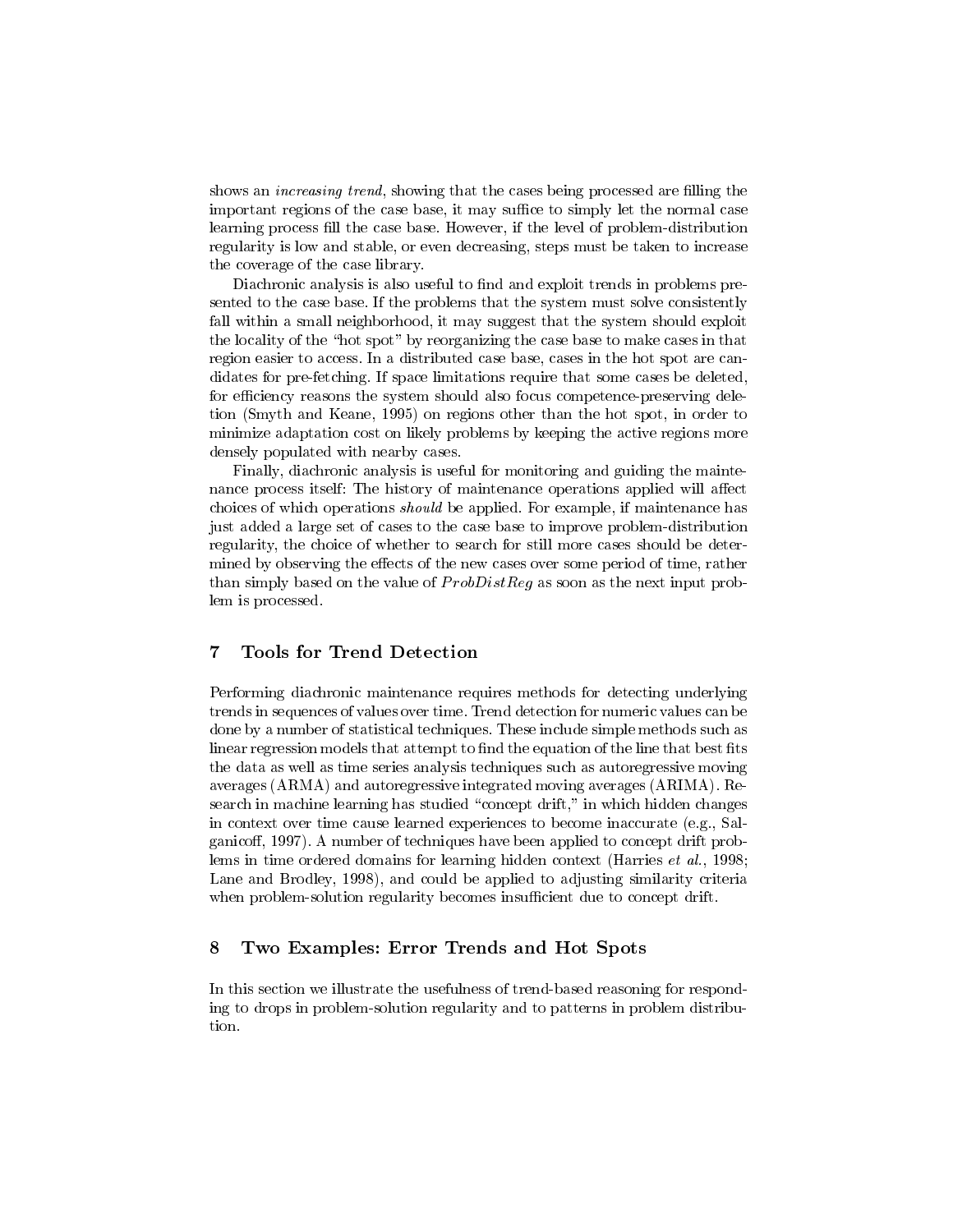### 8.1 Addressing Solution Error Trends:

As a simple example of the use of trend detection, we show how regression techniques can augment a case-based price estimating system, in order to make its predictions more robust despite inflation. Trend-based corrections are triggered by drops in problem-solution regularity: When the solutions predicted based on similar prior problems are no longer close to the real solutions determined by feedback to the program, maintenance is performed. The method we describe is still primarily case-based, rather than regression-based: Detected trends influence case adaptation, but the primary information source is still cases.

As our case data changing over time, we selected a college summary from the magazine U.S. News and World Report.<sup>3</sup> The data we used included information on 1302 colleges, with 28 features for each one (e.g., enrollment, student test scores, etc.). The task was to predict tuition costs. Because multi-year data was not available, we simulated the increase as a normal distribution of increases around an annual inflation rate.

We used the following simple strategy for detecting and responding to error trends. The system records and monitors the percent errors between retrieved cases and evaluations. A cumulative error level is maintained by summing successive error percentages, with the expectation that accumulated percent errors due to random fluctuations (both positive and negative) will remain below a reasonable threshold magnitude. If the activation level persists above the threshold value for a specied amount of time, the system triggers a statistical analysis for possible underlying error trends. In the current system, the percentage error trend is approximated by performing a simple linear regression analysis on the sequence of error data. A maintenance rule is then installed that uses the computed regression line to forecast the percentage error for the current year and modies cases according to the predicted error value as they are retrieved.

Experiments used query samples of 5 to 20 probes from the case set for each year over a  $10$  to  $20$  year span, selecting queries by two methods. The first method constructed a random problem distribution by selecting query cases at random. The second method constructed a highly regular problem distribution by restricting the query population to a set of similar instances, according to the system's similarity metric. The samples were used as probes in their respective years, over the varying year spans. The underlying annual inflation rate was varied in separate experiments between 2 and 5 percent for each year, which fluctuated according to a random normal distribution to represent yearly variations. Average error rates were measured for the baseline (no learning), case learning alone, maintenance alone, and combined case learning/maintenance. Each experiment was repeated 10 times, each time re-selecting the query sample, to obtain results on average.

While the results did not give a clear picture of how adjustments in individual parameters affected the outcomes, a general picture did emerge. With a random problem distribution, case learning performed better than the baseline, trendbased maintenance performed better than case learning, and the combination

<sup>3</sup> Available from http://lib.stat.cmu.edu/datasets/.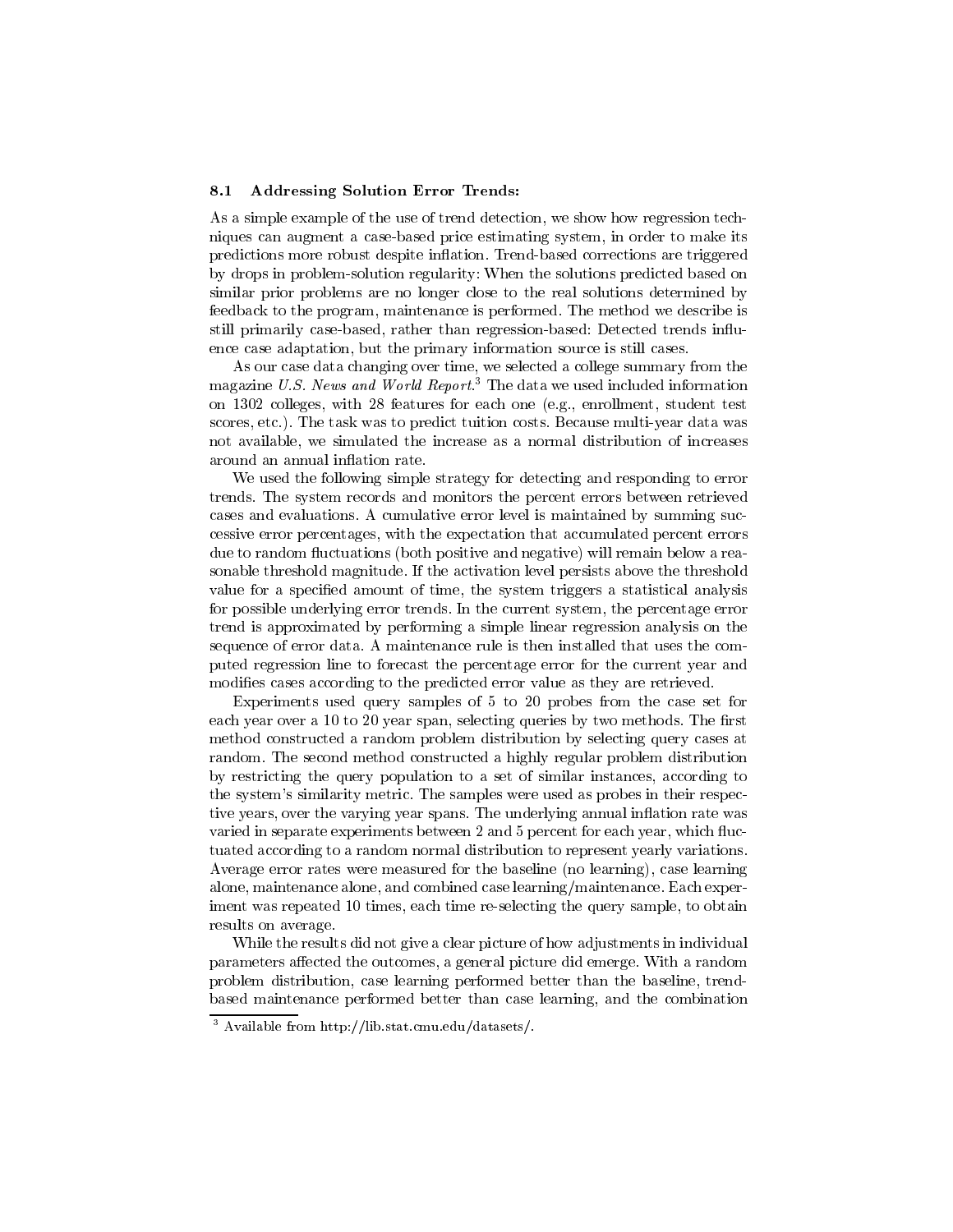gave equivalent or better results. With the regularized problem distribution, the combination performed best, followed by case learning, then maintenance, and finally the baseline. A representative trial with an inflation rate of 2 percent over 15 years and sample size of 5 queries/year gave the following results. The randomized distribution showed average errors of 18 percent in the baseline, 17 percent in case learning, and 14 percent in both maintenance and combined trials. The regularized distribution showed average errors of 18 percent in the baseline, 14 percent with maintenance, 13 percent with case learning, and 12 percent in the combined trials.

The experiments point to some interesting observations. First, they suggest that maintaining existing cases can be as effective as learning new cases, and that augmenting case learning with diachronic maintenance can be beneficial. Second, it is worth noting that the individual trials of maintenance alone produced highly consistent results, while the individual trials involving case learning fluctuated a great deal in producing the average. This may indicate that detecting general trends is a more stable method of dealing with change over time than case learning. Third, we note that typical problem distributions will likely fall somewhere between the extremes of uniform sampling (where maintenance strategies alone were better than case learning) and highly focused sampling (where case learning worked better). Consequently, more experiments will be required to determine the interplay of the two along varying levels of problem-distribution regularity.

## 8.2 Addressing Hot Spots

A second potential use of trend detection is to respond to \hot spots" in the case base. In practice, case accesses are often non-uniform. For example, a primary motivation for the development of the GizmoTapper CBR support system for Broderbund computer games was to aid the Broderbund help desk in handling the increased queries it received soon after Christmas (?). The problem patterns for any domain are likely to be strongly domain-specic, but if those patterns can be detected automatically the system may be able to optimize access to information that is likely to be in demand.

To observe query distribution patterns in a real-world information source, we gathered data on accesses to Indiana University web pages for various online information repositories. These pages provide academic information (e.g., requirements for the BA degree) as well as homework assignments, etc. A sampling of access results for a year of logs are shown in Figure 1, with each band reflecting the total accesses to files within the directory. (Numbers of accesses are normalized to show the percent of maximum accesses per month from January 1998 to February, 1999. Patterns that might not have been expected (but that are easily explainable) emerge. For example, department academics pages are heavily accessed in the Fall (presumably by new students), but less frequently accessed in the Spring, as students become familiar with policies, and seldom in the summer. Pages for classes offered in Spring and Fall reflect that in their accesses. Temporal patterns are not always present-no pattern is apparent in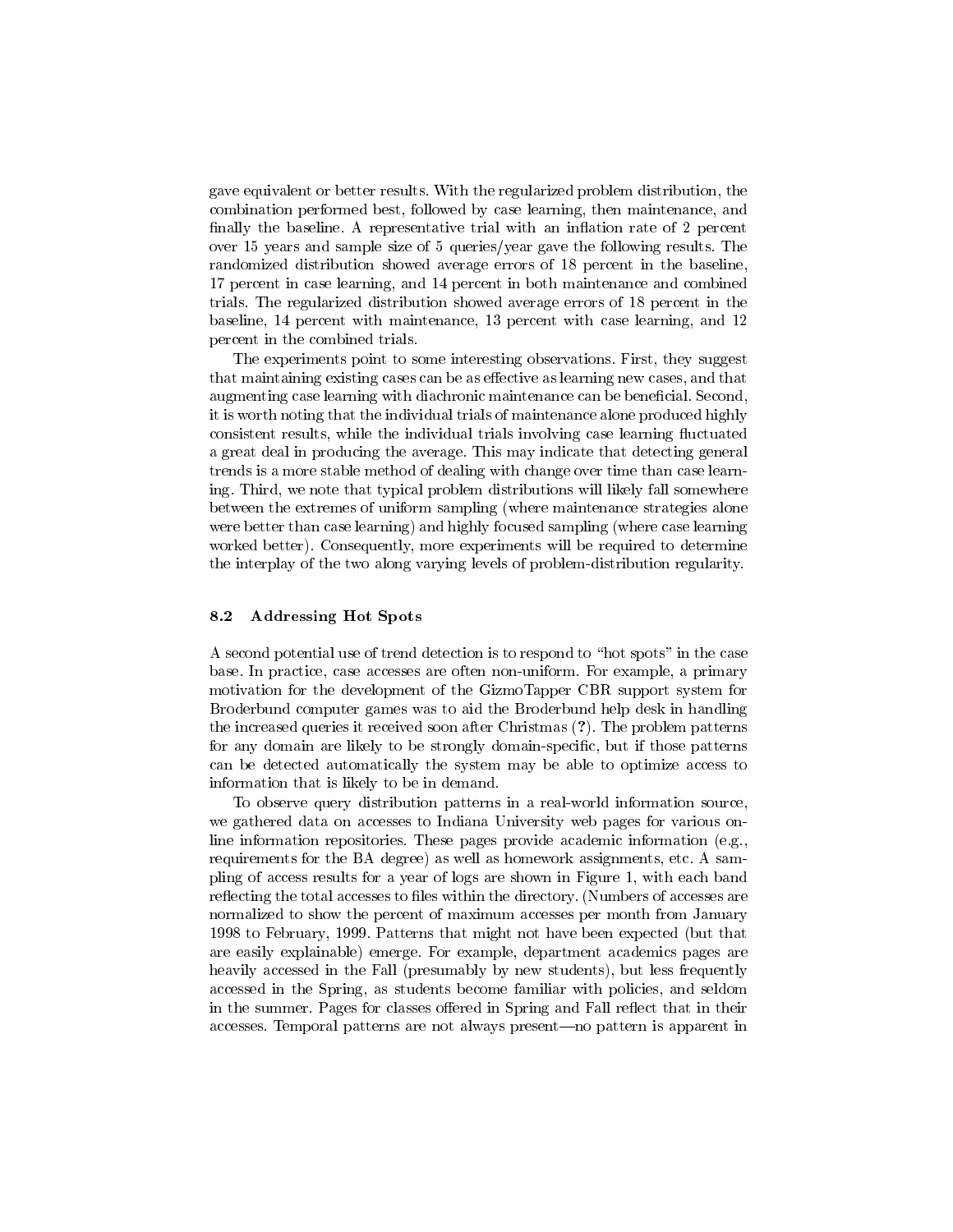the "Types Forum" accesses at the front of the graph-but there appears to be considerable regularity.



Fig. 1. Web page accesses by month.

Various methods could be used to detect or predict hot spots, such as clustering on the problems processed, predicting problem distributions from a model of the task the CBR system serves (if available), or collecting user profiles that associate users with particular access patterns. Once a hot spot has been hypothesized, the problem-distribution regularity formula can be applied to measure the adequacy of its coverage. Insufficient coverage is a sign to examine the current problem sequence for new hot spots. We are preparing an experiment to compare different hot spot detection strategies for different input problem sequences.

### $9\phantom{.}$ Considerations for costs and benefits

The processes described here depend on processing steps that increase the overhead of the CBR system, such as processes for trend detection and for reorganizing the case base in response to hot spots. More study must be done on the costs involved, but there may be important mitigating factors. First, trend analysis can be done off-line, when the system is otherwise idle. Second, in interactive CBR systems, cost and benet analysis must weigh not only the costs incurred by the system, but also those avoided by the user. If trend analysis can, for example, warn the user of environmental changes that render prior cases obsolete, the real-world benefits may be substantial (e.g., for a realtor setting the price of a house). This may counterbalance increased computation costs.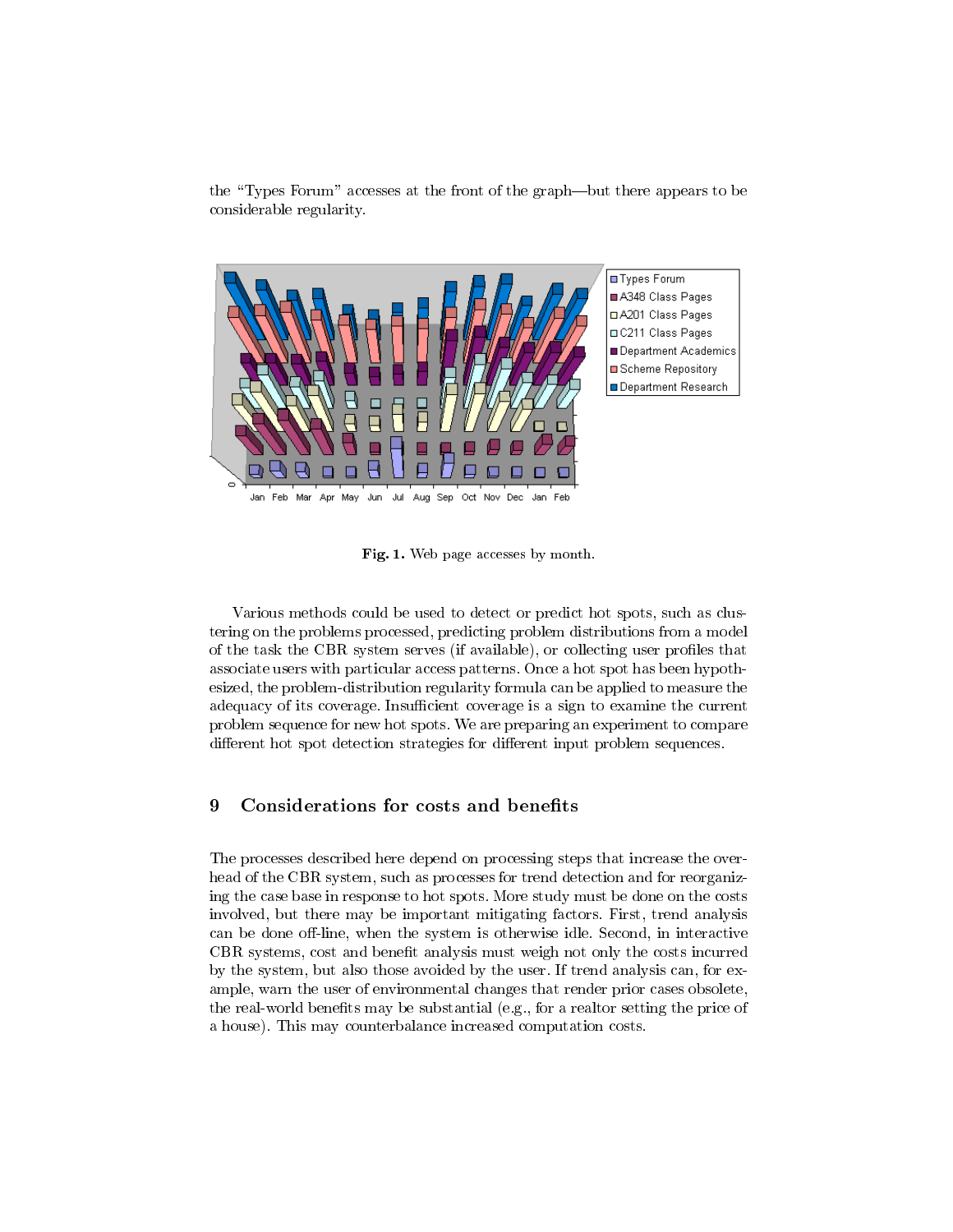## 10 Conclusions

The definitions presented here are useful for three reasons. First, they delineate the factors that affect regularity assumptions for CBR and their relationships that regularity is not a property of the system or world individually but of the relationship between task, system, and the external world. Second, they provide a quantitative criterion for comparing the performance of particular CBR systems. Third, and most important for this paper, is that by giving standards for measuring regularity, they also give standards for detecting changes that require maintenance.

As CBR systems are more widely fielded for long-term use, it will become necessary to monitor both problem-solution regularity and problem-distribution regularity assumptions and to respond intelligently when they fail. This paper provides a practical starting point for how to detect and respond to situations in which the reuse of experiences goes wrong.

## References

- [Cheetham and Graf, 1997] W. Cheetham and J. Graf. Case-based reasoning in color matching. In Proceedings of the Second International Conference on Case-Based Reasoning, pages 1-12, Berlin, 1997. Springer Verlag.
- [Faltings, 1997] Boi Faltings. Probabilistic indexing for case-based prediction. In Pro ceedings of the Second International Conference on Case-Based Reasoning, pages 611{622, Berlin, 1997. Springer Verlag.
- [Fox and Leake, 1995] S. Fox and D. Leake. Using introspective reasoning to rene indexing. In Proceedings of the Thirteenth International Joint Conference on Artificial Intelligence, pages 391–397, San Francisco, CA, August 1995. Morgan Kaufmann.
- [Fox, 1995] S. Fox. Introspective Reasoning for Case-based Planning. PhD thesis, Indiana University, 1995. Computer Science Department.
- [Harries et al., 1998] M. Harries, K. Horn, and C. Sammut. Learning in time ordered domains with hidden changes in context. In Papers from the AAAI 1998 Workshop on Predicting the Future: AI Approaches to Time-Series Problems, pages  $29-33$ . AAAI, 1998.
- [Kolodner, 1993] J. Kolodner. Case-Based Reasoning. Morgan Kaufmann, San Mateo, CA, 1993.
- [Kriegsman and Barletta, 1993] M. Kriegsman and R. Barletta. Building a case-based help desk application. IEEE Expert,  $8(6):18-26$ , December 1993.
- [Lane and Brodley, 1998] T. Lane and C. Brodley. Approaches to online learning and concept drift for user identification in computer security. In Papers from the AAAI 1998 Workshop on Predicting the Future: AI Approaches to Time-Series Problems, pages 64-70. AAAI, 1998.
- [Leake and Wilson, 1998] D. Leake and D. Wilson. Case-base maintenance: Dimensions and directions. In P. Cunningham, B. Smyth, and M. Keane, editors, Proceedings of the Fourth European Workshop on Case-Based Reasoning, pages  $196-207$ , Berlin, 1998. Springer Verlag.
- [Redmond, 1992] M. Redmond. Learning by Observing and Understanding Expert Problem Solving. PhD thesis, College of Computing, Georgia Institute of Technology, 1992. Technical report GIT-CC-92/43.